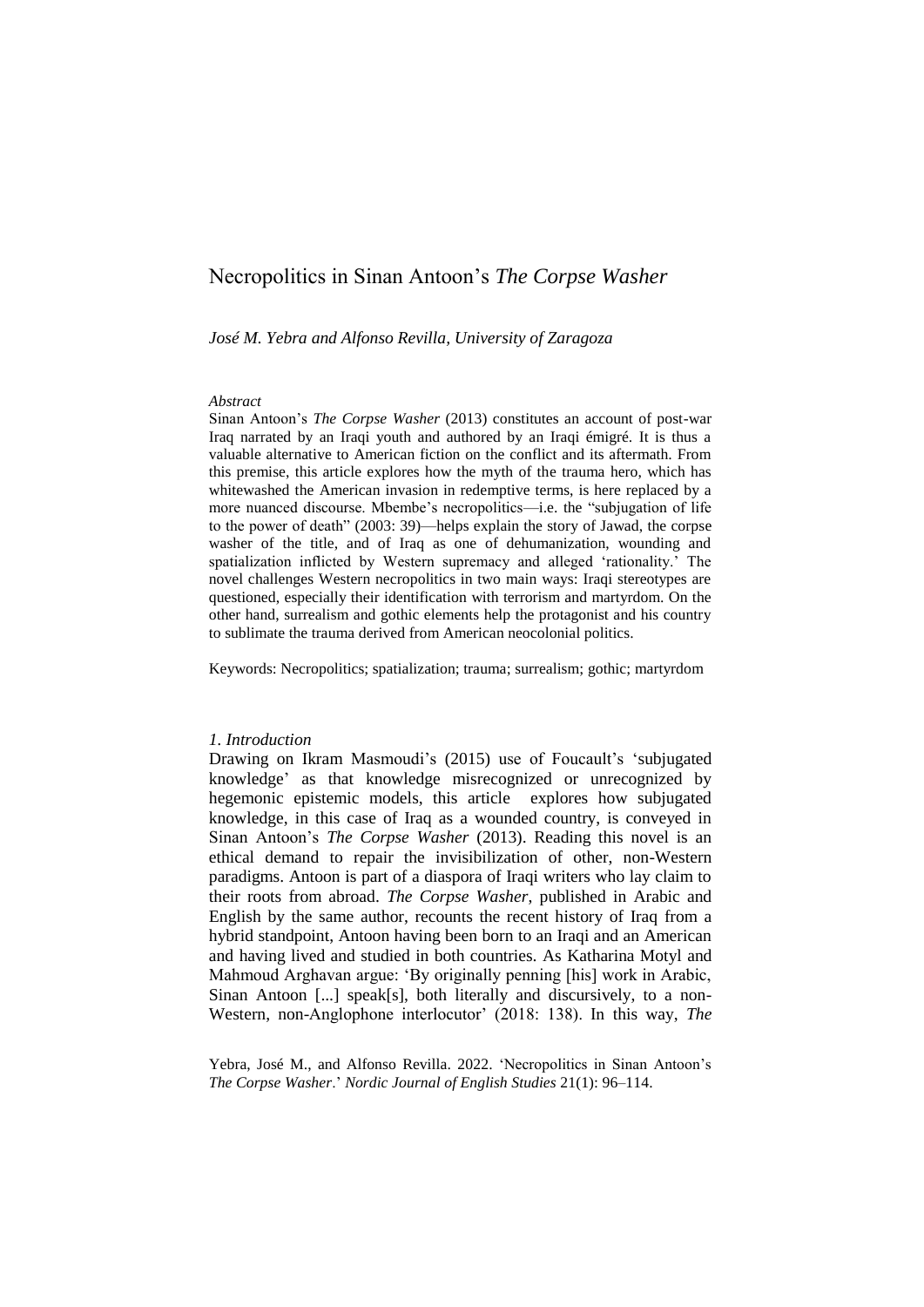*Corpse Washer* contributes to the 'survival of Iraqi intellectual traditions' (138) and delves into the misrepresented viewpoint of war victims first in Arabic and (only later) in English. Language is thus a testimony of Iraqi culture and a political statement as long as the implied reader speaks primarily Arabic. Antoon, like other of his fellow citizens abroad, offers a brand new account of post-war Iraq. As Mark Firmani (2018: n. pag.) argues: 'In contrast to most American cultural representations of the war—which, […] predominately feature the "myth of the trauma hero"—the fiction of Iraqi writers tends to have a darker cast.' In Roy Scranton's view, American fiction on Iraq and other 21<sup>st</sup>century conflicts relishes the myth of the trauma hero to come to terms with other national traumata. That is, after the logic of Freudian replacement, 'the trauma hero myth also serves a scapegoat function, discharging national bloodguilt by substituting the victim of trauma, the soldier, for the victim of violence, the enemy' (Scranton 2015: n. pag.). Authors like Antoon discard the myth of the trauma hero and address instead the wounded subject from a complex position which is rendered, as Firmani (2018) points out, in absurdist, surrealist and gothic terms. This is not superfluous on the part of the novel, but responds to an ethical demand to contest American war literature (on Iraq) and its trauma myth. This ethical demand is grounded on how life is devalued under the spatialization of traumatic (mis)experience and (drawing on Motyl and Arghavan 2018) neocolonial necropolitics. Jawad, the protagonist of Antoon's novel, is the youngest member of an Iraqi family who has been washing corpses for generations. Although Jawad dreams of being an artist just before the Gulf War of 1991, he ends up taking up his father's trade after the 2003 War. Iraq is under occupation and therefore no longer a country for a would-be young artist. Instead he continues his ancestors' profession and grants it new meaning: his artistic aspirations are re-spatialized and sublimated when he honors the piles of corpses left by the war.

Motyl and Arghavan analyse the role of literature when dealing with 'the devastation caused by the "War on Terror"' (2018: 129). This role is problematic, related to the 'age-old dilemma of how to produce art in the face of man-made destruction, which Theodor Adorno so poignantly captures in his statement "Writing poetry after Auschwitz is barbaric"' (129). It is in this context of life and death that Giorgio Agamben's 'distinction between *zoe* (biological life) and *bios* (social life)' and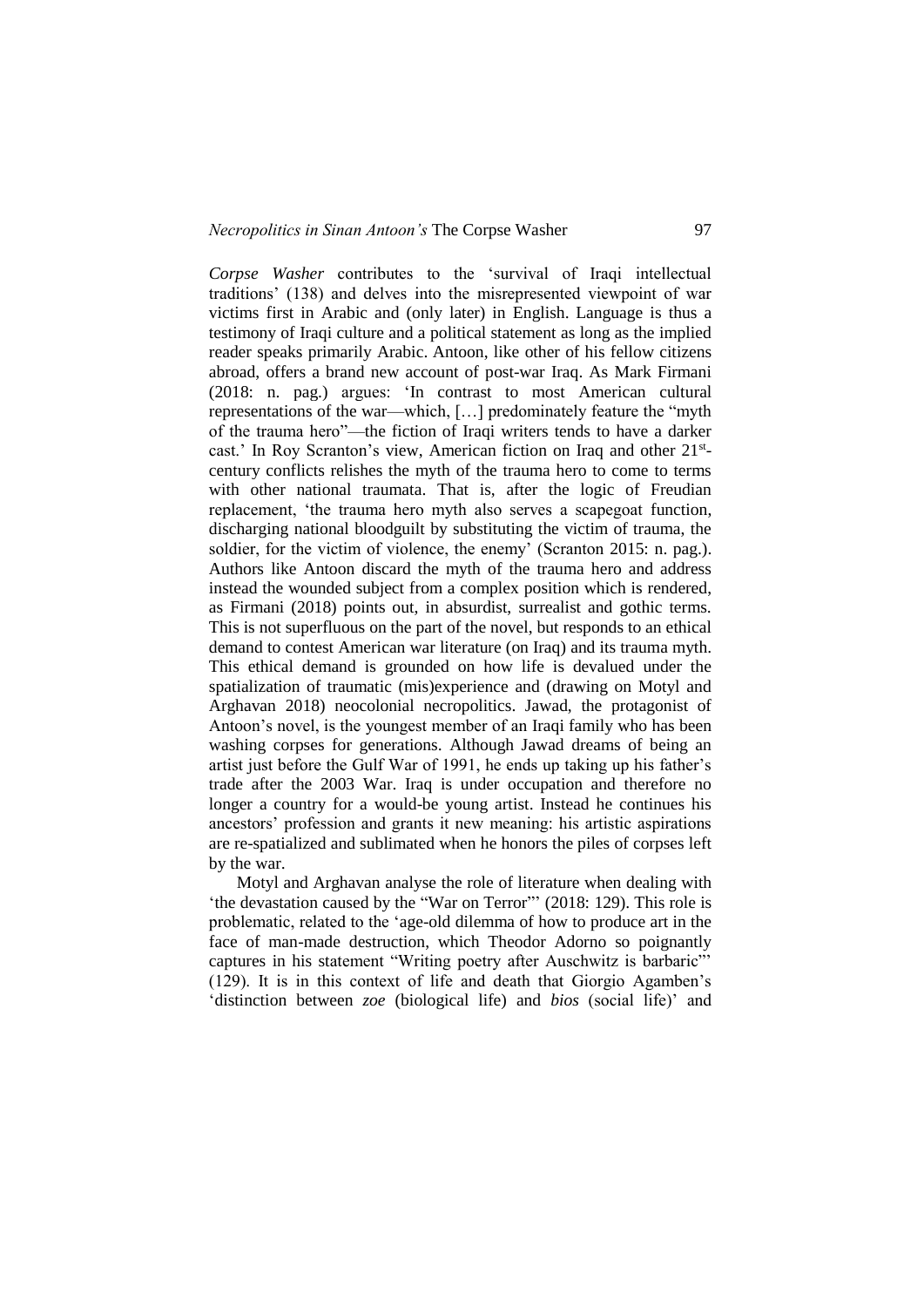Achille Mbembe's necropolitics are relevant to understand works like *The Corpse Washer* (129). Unlike most American fiction on Iraq, which reworks the hero trauma myth for America to feel redeemed and life affirmed, in Antoon's novel, there are no heroes or heroic actions. *The Corpse Washer* rebuffs hegemonic discourses that suggest Iraqis' consensus with pernicious regimes. All this is achieved, this article contends, through a dual discourse which merges a realistic chronological life story with absurdist and gothic chapters to contest mainstream narratives and account for the discourse of the wounded.

## *2. Necropolitics in* The Corpse Washer

After Foucault's biopower (1998), Mbembe coined the term necropolitics to address the 'contemporary forms of subjugation of life to the power of death [that] profoundly reconfigure the relations among resistance, sacrifice, and terror' (2003: 39). That is, necropolitics refines the authority of biopower to kill or grant the right to live (16–17). In exploring necropolitics, Mbembe mainly probes how Western modernity and late modernity have reified or disposed of life on behalf of 'rationality'. In this sense, Mbembe argues: 'Within this paradigm, reason is the truth of the subject and politics is the exercise of reason in the public sphere' (13). Imperialism and colonization are based on this principle which excludes the Other, the enemy, the conquered, the slave. Thus, the late-modern tenet whereby 'the ultimate expression of sovereignty is the production of general norms by a body (the demos) made up of free and equal men and women' (13) only applies to Western citizens and states. Politics and sovereignty are quite different issues in non-Western territories. Politics is 'the work of death' and sovereignty is, drawing on biopower, 'expressed predominantly as the right to kill' (16); both of them being Western prerogatives. Hence, necropolitics has fundamentally resulted from the 'conflation of war and politics (and racism, homicide, and suicide)' (18). The ultimate manifestation of Western necropolitics is terror and extreme violence, which are addressed to the non-Western Other fundamentally because they 'behave as part of nature' (24). Identified with savage animal life, the Other is not ruled by 'rationality' and the law (*ab legibus solutus*) (23) as Western citizens are. In Antoon's novel, Iraqis are hunted 'as if they were insects' and run 'like mad dogs' when shot at by the Americans (117). *The*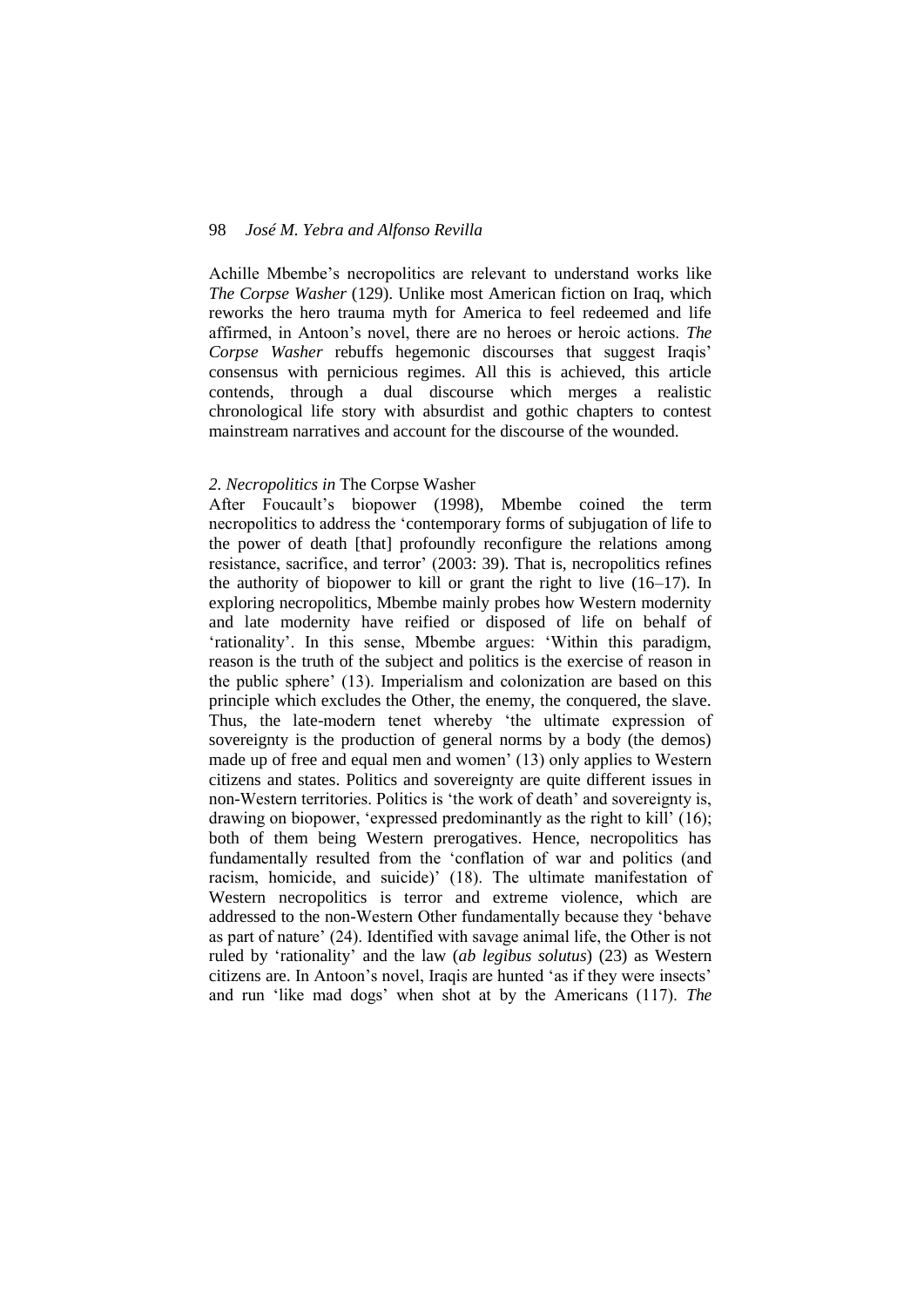*Corpse Washer* and other Iraqi war novels address and denounce how Agamben's *zoe* or bare life is a persistent symptom of necropolitics.

Blassim's *The Corpse Exhibition*, Antoon's *The Corpse Washer* and Saadawi's *Frankenstein in Baghdad* convey life and death in terms that challenge Western grand narratives of democracy, reason and truth. In other words, these novels question the coercive police state (or state of exception) and value-systems that Western necropolitics has enforced. Indeed, in post-war Iraq, Western discourses can no longer be regarded as proper and legitimate but necropolitical. This is especially obvious in *Frankenstein in Baghdad*. Saadawi's surrealistic novel recasts Shelley's classic to portray the horror of war (Arango 2014: n. pag.). Hadi al-Attag, a junk-dealer, collects body parts of bomb victims stitching them all into a single body which he calls 'Whatsitsname' after Shelley's nameless 'Creature.' Yet, while unattended by al-Attag, Whatsitsname comes to life as a revenge machine. This alternative worldview, beyond the Western conceptions of 'reason' and democracy, is complex in Saadawi's Iraq, a country under permanent war and/or invasion. In this light, Firmani argues, drawing on Masmoudi (2015), 'in content and form, the novel insists that the 2003 Iraq War and its (ongoing) aftermath rejects any stable understanding of truth' (2018: n. pag.). The parts of Whatsitsname—no matter how surrealistic its story may be—convey not only the effects of necropolitics but also the impossibility of coherent narratives about the self, society, truth or of narrativity itself in occupied Iraq.

The sense of indictment and fragmentedness of *Frankenstein in Baghdad* is rather subtle in *The Corpse Washer*. Although Iraq is no country for politics, Antoon's novel is political because the life/death management by Saddam Hussein and foreign forces alike is put to the test through alternative literary discourses and elements. This management draws on Agamben's 'bare life', particularly as concerns the role of literature and national trauma. For Firmani, 'the Iraqi novel has become a representation of the manifestation of sovereign power, examining how the individual Iraqi has coped with and withstood the subjugation of life to the power of death and killing' (2018: n. pag.). Life is defined in relation to a continuum of death, terror and lack of sovereignty. As Jawad ponders, bare life has been persistent in Iraq, from Saddam's regime to foreign neocolonialism: 'We'd thought the value of human life had reached rock-bottom under the dictatorship and that it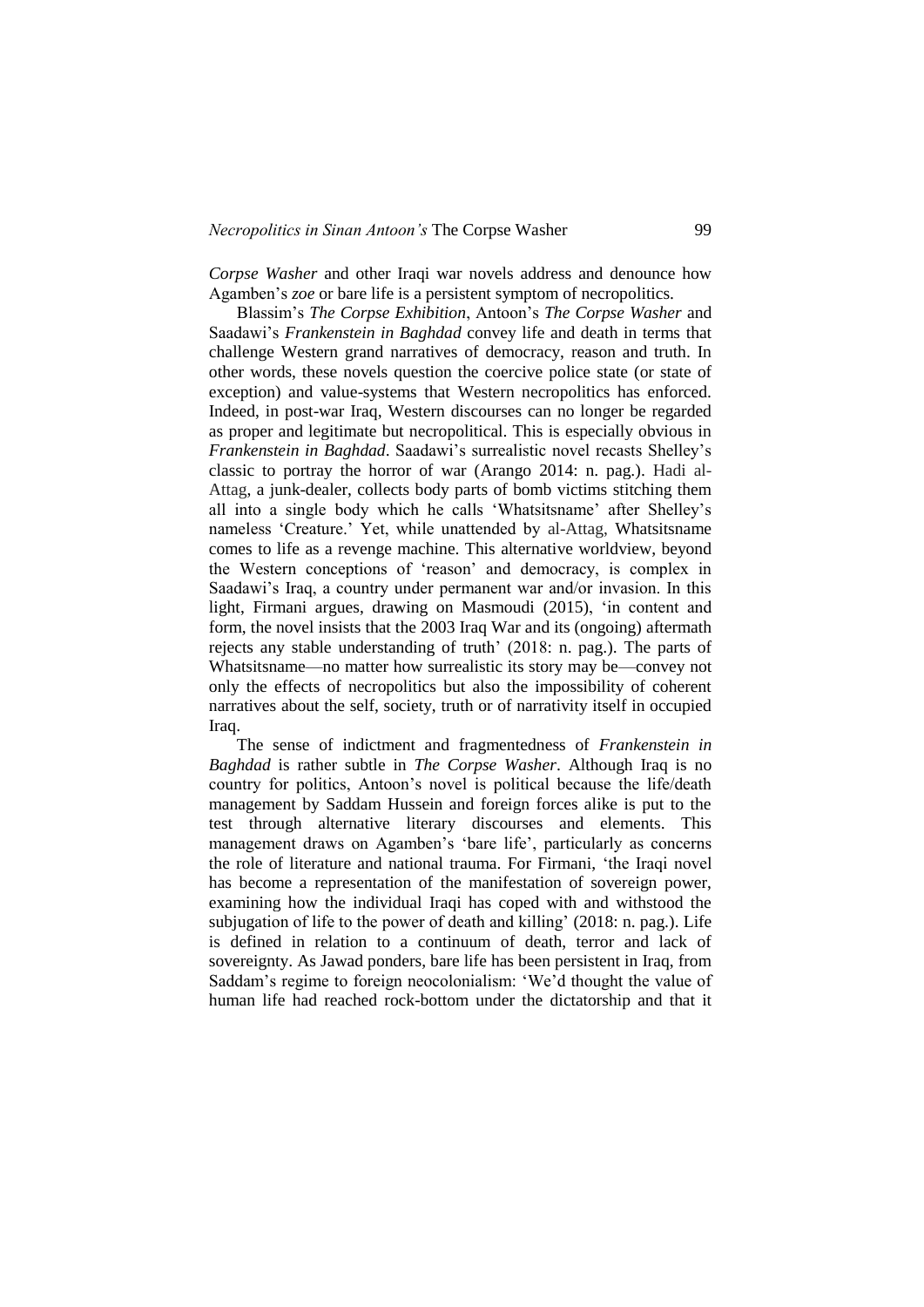would now rebound, but the opposite happened' (Antoon 2013: 108). Thus, US neocolonial violence (America being 'the only remaining global superpower's onslaught on Iraqi life as neocolonial necropolitics' (Motyl and Arghavan 2018: 129)) is addressed in different forms. Spatialization, the logic of martyrdom in late-modern massacres and gothic and surreal aesthetics are some of them.

#### *2.1. Spatialization of the wounded body*

Drawing on Frantz Fanon, Mbembe is concerned with the spatialization of colonial processes: 'Colonial occupation entails first and foremost a division of space into compartments' (2003: 26). Power is thus imposed by territorializing experiences, lives and deaths. Of the occupied territories in Palestine, Mbembe points out, they are 'divided into a web of intricate internal borders and various isolated cells' (28). Art blurs these boundaries that late-modern necropolitics articulates to control life. That is why art is as priceless as unfeasible in Jawad's world. In recalling everyday life in occupied Iraq, he transmits this feeling of networked borders and isolated cells. The invasion of the country provokes a sense of otherness of Iraqis in Iraq, as Jawad points out: 'I felt […] what a stranger I'd become in my hometown' (Antoon 2013: 174). Jawad is not an exceptional case; on the contrary, his is a voice that expresses a general feeling of dispossession and non-belongness (175). The process of neocolonial necropolitics in Iraq (for instance the US 'shock and awe' tactics in Iraq (Motyl and Arghavan 2018: 129) is paradigmatic of latemodern insidious massacring. Territories are re-mapped according to Western designs to control life and death. Thus, the embryonic biopolitics in Saddam Hussein's rule has been perfected into violent demarcation under foreign forces: 'I always used to say that Baghdad in Saddam's time was a prison of mythic dimensions. Now the prison had fragmented into many cells' (Antoon 2013: 175). Mbembe's words on foreign spatialization policy in the occupied territories resemble what Jawad witnesses and experiences in Baghdad and Iraq. Spaces are redistributed and split according to the allegedly 'rational' and necropolitical discourse of foreign forces. Thus, the transgressive potential of politics and art is problematized not only due to the foreign control of space(s) but also for purely material reasons derived from the embargo. Indeed, as mentioned above, the protagonist's wish to become an artist is frustrated as a consequence of the invasion. Although he is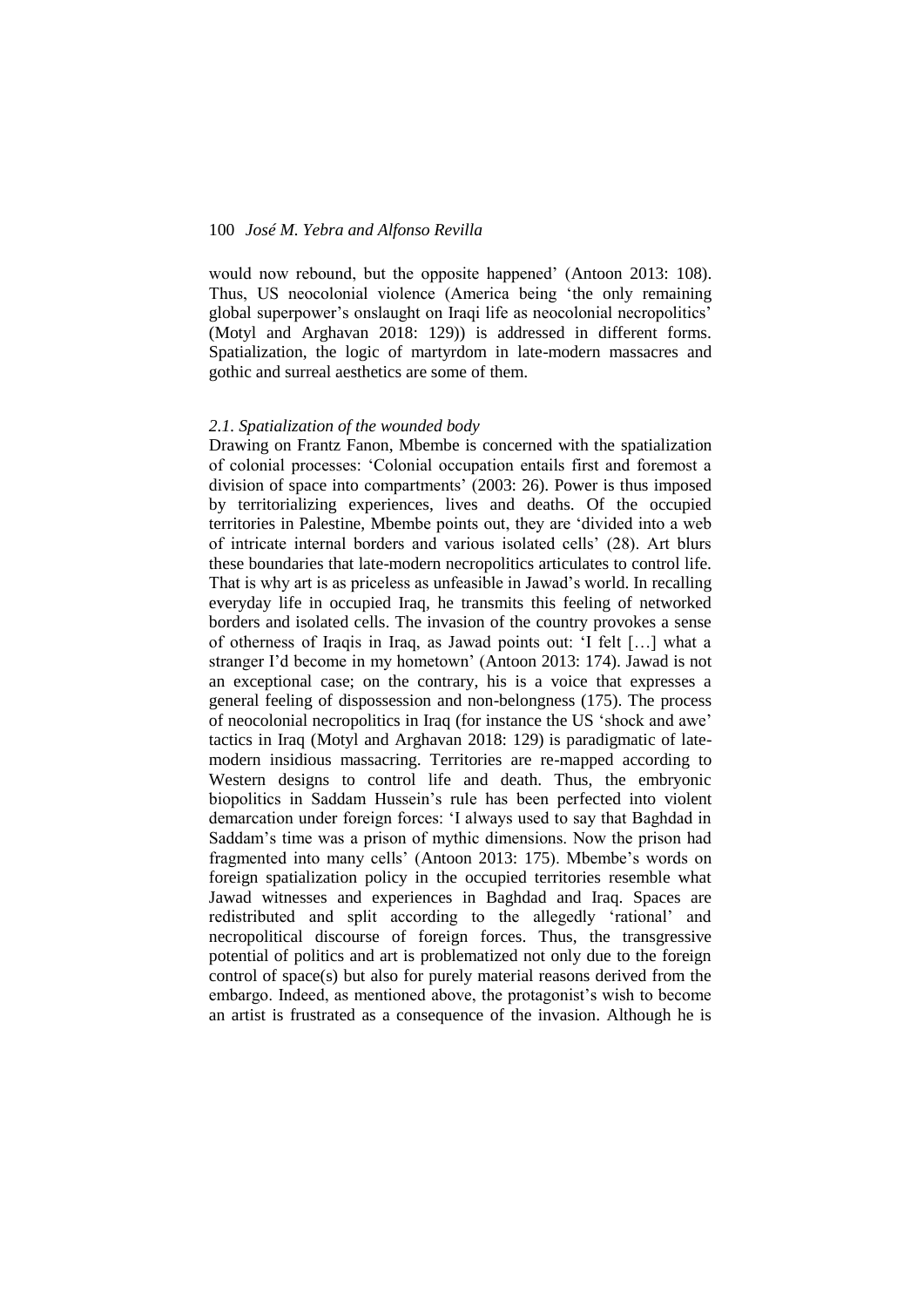appointed as 'an arts teacher' after his military service, he soon makes out the futility of his desire (79). However, in denouncing Jawad's frustrated career, *The Corpse Washer* proves to be transgressive and vindicatory of art. Although Antoon is an expatriate, his novel argues for the need and potential of art from the Iraqi diaspora.

The country is partitioned by foreign forces to organize life and death after the Western rationale of the terror of war. In the 1991 war, Jawad recalls, the Americans imposed a no-fly zone. According to these forces, spatialization was justified to neutralize Saddam's oppressive politics, 'but these fighter jets would kill innocent civilians' (59). Even symbolic places are occupied, especially those devoted to the dead (95). Iraq and Baghdad function almost as organic beings in the novel: they are personified as if they were characters in the flesh. The country and the city are compartmentalized and fragmented and they suffer like human bodies do when severed by war. Like territories, (dead) bodies are crippled, as Mbembe points out, to 'keep before the eyes of the victim and of the people around him or her—the morbid spectacle of severing' (2003: 35). The space subjugated is thus geographic and corporeal, the wounded territory and the body being its two metaphors. Spatialization is under control when the Other is exposed not so much to restrictions as to their own vulnerability to necropolitics. Therefore, exposure to terror is as important a weapon as terror itself. In this light, as Mbembe argues, the 'technologies of destruction have become more tactile, more anatomical and sensorial' (2003: 34) in late modernity. Jawad's sensorial recollection of terror connects the events, the space where they take place and the senses involved in their processing: 'I could never forget the smell or sight of stray dogs devouring soldiers' bodies' (Antoon 2013: 117). *The Corpse Washer* intersperses 'realistic' accounts of the protagonist and his family's everyday life with short episodes recalling his dreams and fantasies in rather poetic terms. Thus, the text also becomes a cartography of life and survival. Everyday life is not ordinary as long as the country is spatialized and governed as if in a state of exception. That is why the dislocated narration of the novel is meaningful. It tells how Jawad's story subverts Western allegedly 'rational' narratives of time and space.

As mentioned above, American fiction on Iraq mostly responds to the 'myth of the trauma hero.' By contrast, Antoon's novel intends to address the traumatized and the wounded. In other words, most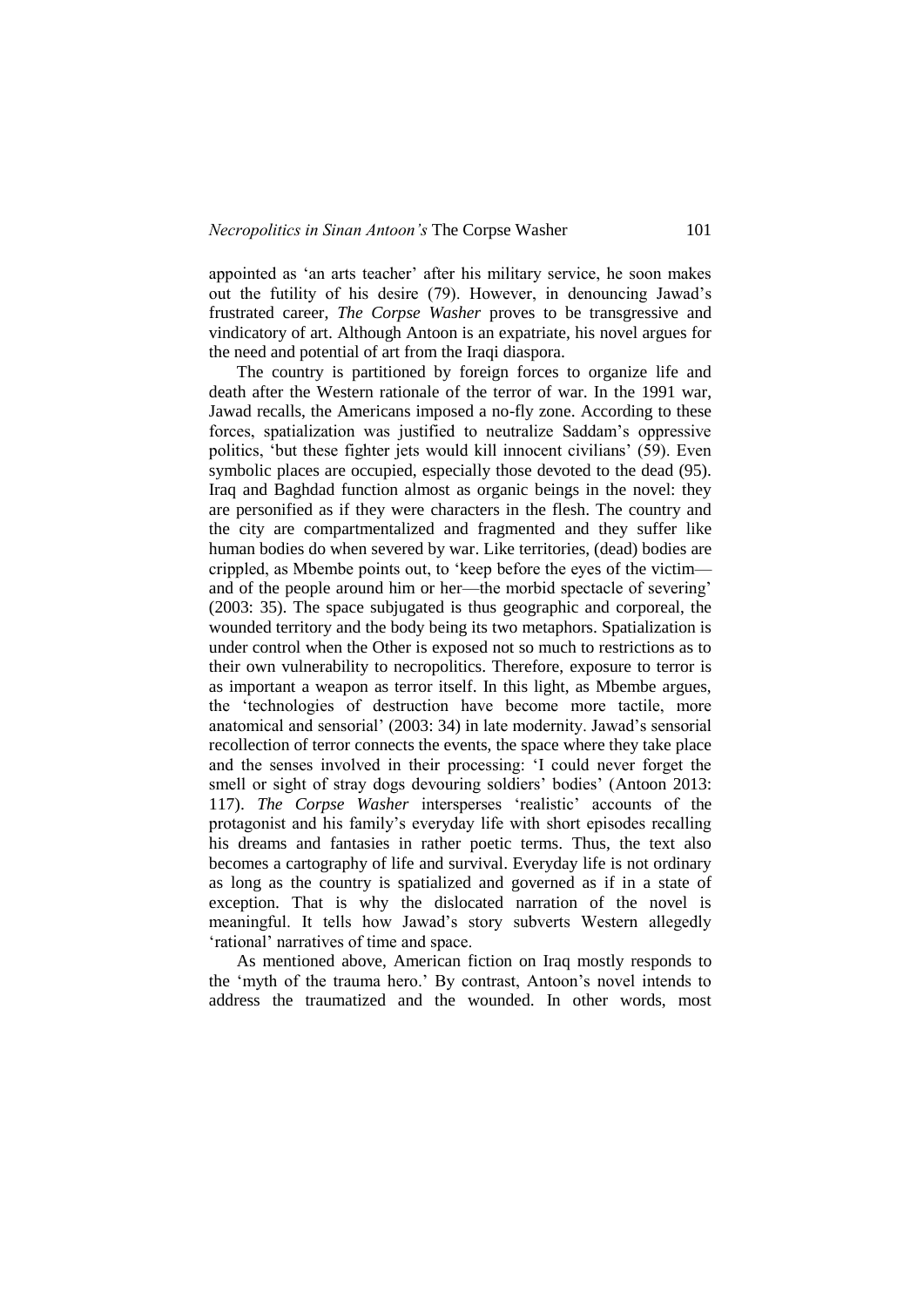American fiction displaces the trauma twice, from the actual victim (the Iraqi civilian) to the American soldier who, as trauma survivor, assumes and encapsulates national guilt (Scranton 2015: n. pag.) after the logic of Christian redemption. *The Corpse Washer* reveals the other side of the coin. The wound(ed) is devoid of romantic undertones as a result of necropolitics. In fact, bare life is what Iraqis are left with when they are allegedly granted Western values, which must be cancelled because of the state of exception those same liberating forces impose. For this reason, Jawad's art is fated to come to terms with raw death (31). This fact explains his woundedness and dissociates him from his own culture: 'You were heavily armed with faith, and that made your heart a castle. My heart, by contrast, is an abandoned house' (3). Jawad's wound is far from that of the Western romantic hero. In occupied Iraq, death is not fulfilling, but desecrating, because life is worthless (146). Devoid of the redemptive nature of Christ or the romantic self, martyrdom and the sense of purpose are simply out of question.

In an article on Colm Tóibín's *The Testament of Mary*, José M. Yebra (2018) explores wound ethics as an encounter with the Other. The wound, as the site of vulnerability, is usually read as traumatic. Yet, Tóibín's version of the virgin Mary feels wounds and vulnerability in quite a different fashion: 'from the wounds and cuts of (and between) Mary, her son and their friends and relatives, arises a liminal area, a poetics of healing where scars are a physical meeting-point, the site of (their) relationality. It is in these wounds, and (later) the scars between the One and the Other, where their dispossession, as "the fissuring of the subject," takes place' (Yebra 2018: 38). Unlike Tóibín's positive reading of the wound as a relational site, wounds in *The Corpse Washer* set people apart. Jawad is wounded, as the country is, because he withdraws and is withdrawn. The politics of war terror and the country's subjugation explain why the protagonist must give up his artistic aspirations. Moreover, his brother, uncle, father and beloved Reem depart and leave wounds open. Mary finds 'in her vulnerability, woundedness and spirituality the way to address (and be addressed by) the Other in a caring fashion' (Yebra 2018: 39). However, Jawad is left with nobody other than corpses to care for. In this sense, necropolitics can be said to succeed as relationality is limited.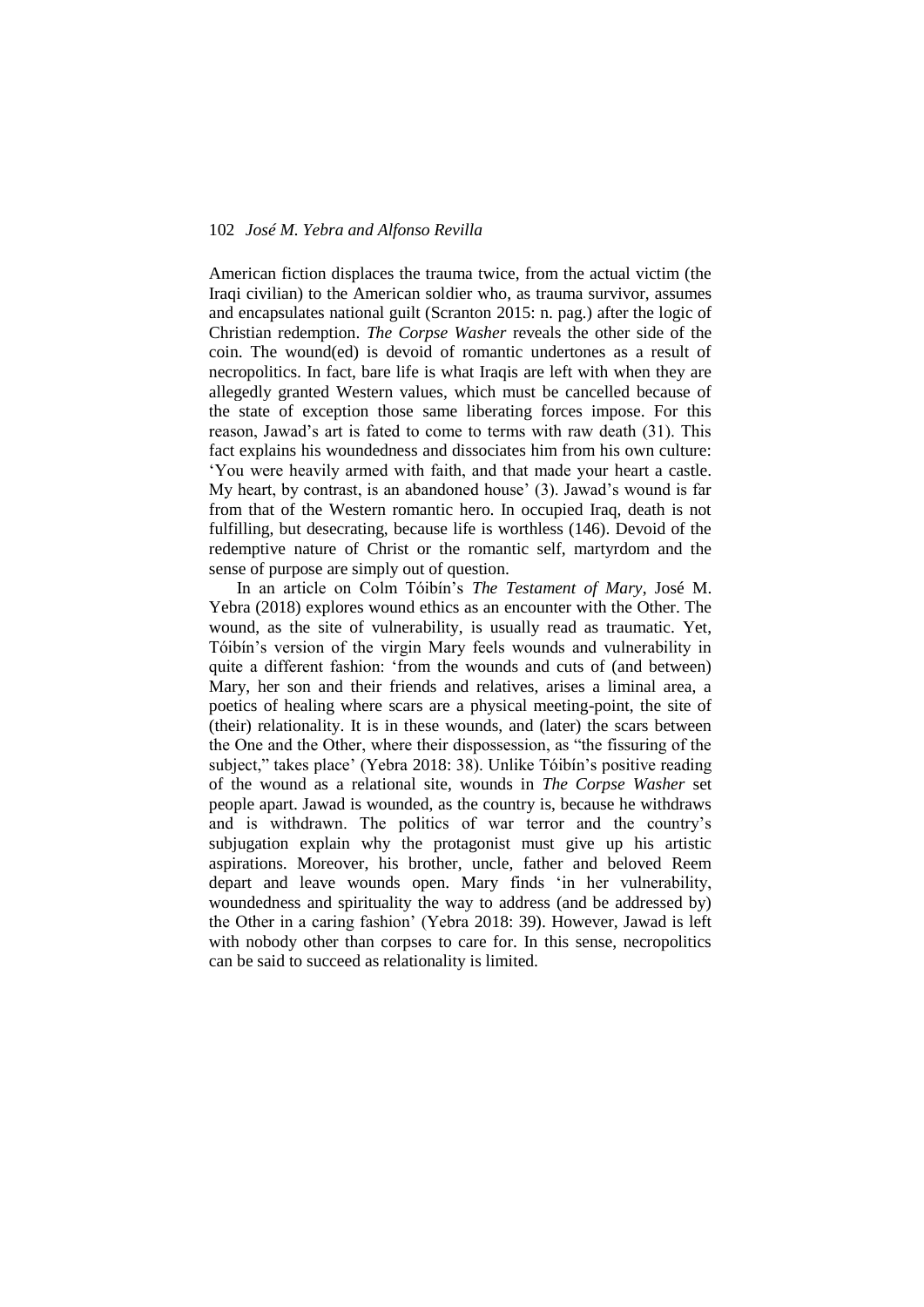#### *3. The ethics and aesthetics of surviving trauma*

As mentioned above, Antoon's novel is paradigmatic of the Iraqi literary response to suffering under necropolitics. The absurdist, surrealist and gothic elements which, Firmani (2018) argues, most of these texts evince are patent in the martyrdom discourse of *The Corpse Washer*. The protagonist is exposed to terror and extreme violence to the point of numbness when he addresses the corpses to wash as 'the weekly harvest of death' (Antoon 2013: 131). Yet, Jawad's apparently insensitive words only confirm his extreme sensibility. The novel can only bear witness to his survival through nightmares and hallucinations, a dreamlike scenario that sublimates the actual effect of necropolitics. This background is achieved through the narration, especially in very short episodes that summon liminal states; that is, states blurring consciousness and unconsciousness, reality and fiction. In this way, the novel breaks with the Western conception of 'rationality' as a lacking narrative to render the 'truth' that cannot be otherwise uttered. For years, American veterans' narratives were the only version of the Iraq wars. The first wave of these veteran-writers, Tom Peter (2016: n. pag.) argues, focused on their traumata. That is, after America's callous treatment of Vietnam veterans, it was necessary to empathize with, praise and listen to the heroes in Iraq. Years later, when initial traumata were over, a second wave of veteran-writers emerged (Peter 2016: n. pag.). Scranton's *War Porn* is a case in point. Unlike first-wave novelists, 'Scranton resists the temptation to deliver a redemptive or sympathetic moment for soldiers who misbehave or suffer humiliation' (Peter 2016: n. pag.). Moreover, Peter points out, new voices render the effects of war and thus other perspectives are included: 'We're also introduced to an array of complex Iraqi characters, shifting our reflexive sympathies away from American soldiers as we see them through the eyes of the occupied'. Second-wave writers like Scranton incorporate Iraqi characters who summon a 'rich tradition of proverbs and poetry' (Peter 2016: n. pag.) and thus provide a much more realistic version of the Gulf wars. In the last decade a generation of Iraqi writers has developed an Iraqi version of the Iraq War unbiased by American conventions and ideology. *The Corpse Washer* is paradigmatic because it rescues the poetic tradition mentioned above, but especially the gaze of the occupied through surrealistic and gothic imagery.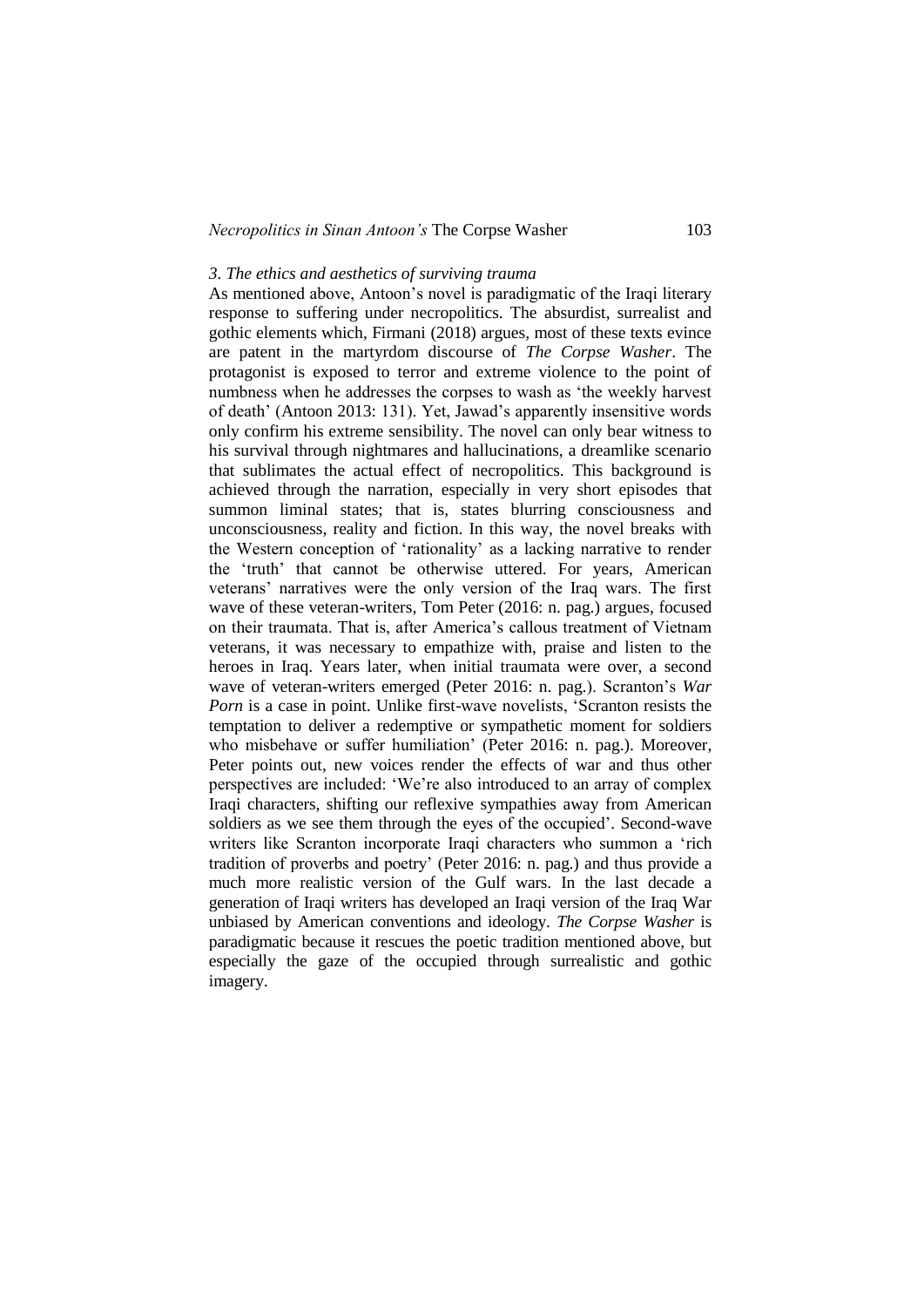#### *3.1. Surrealism as criticism*

*The Oxford Dictionary of Art and Artists* refers to André Breton's *Surrealist Manifesto* (1924), the main idea of which was 'to release the creative powers of the unconscious mind […] "to resolve the previously contradictory conditions of dream and reality into an absolute reality or super-reality"' (Chilvers 2009: 611). A foremost goal of the movement was to breach 'the dominance of reason and conscious control by releasing primitive urges and imagery' (611). It is with this purpose that surrealism resorted to the bizarre, incongruous and irrational to shock the viewer or reader (611). That post-9/11 Iraqi writers often use a dreamlike surrealist imagery is meaningful for various reasons. In contrast to the supposedly 'rational' narratives imposed by Western necropolitics, they often opt for an alternative view of reality. In this way, they can release the 'primitive' tradition these occupying forces have ignored or misunderstood (Antoon 2013: 31, 96). All in all, surrealism allows the narratives to transcend reality (often too traumatic to bear witness to) into an 'absolute' reality that is, despite its incongruity, more accurate than conventional reality. In *The Corpse Washer*, surrealistic moments are usually dreamlike encounters that challenge Jawad's everyday life.

In episode 6, 'an old man with long white hair and a long white beard wakes' the protagonist asking him to 'write down all the names' (26). Although Jawad is unable to understand whose names to write and to what purpose, he does what he is told while kneeling down. However, once the Christian God-like figure leaves, the youth notices he has only written 'Every soul shall taste death' hundreds of times (26). These words appear in the Quran three times alluding to humanity's inexorable mortality. Antoon's novel also addresses the inexorability of death, but in a dream-like scenario. The Islamic message the protagonist writes in dreams is the response to an apparently Christian God. Yet, even more important than the incongruous imagery, the fact addressed is that the piles of corpses caused by necropolitics cannot be named as subjects (in Western terms) but reduced to bare life. In other words, the cultural and religious incongruity of the scene serves to denounce necropolitics.

Episode 15 is another example of surrealism, used to denounce Islamist terrorism this time. Jawad's television set does not work except for a channel airing what seems the beheading of a Western prisoner: 'Five hooded men stand around a sixth, who kneels and wears an orange work suit. […]. The leader pauses and looks at me, warning, *You better*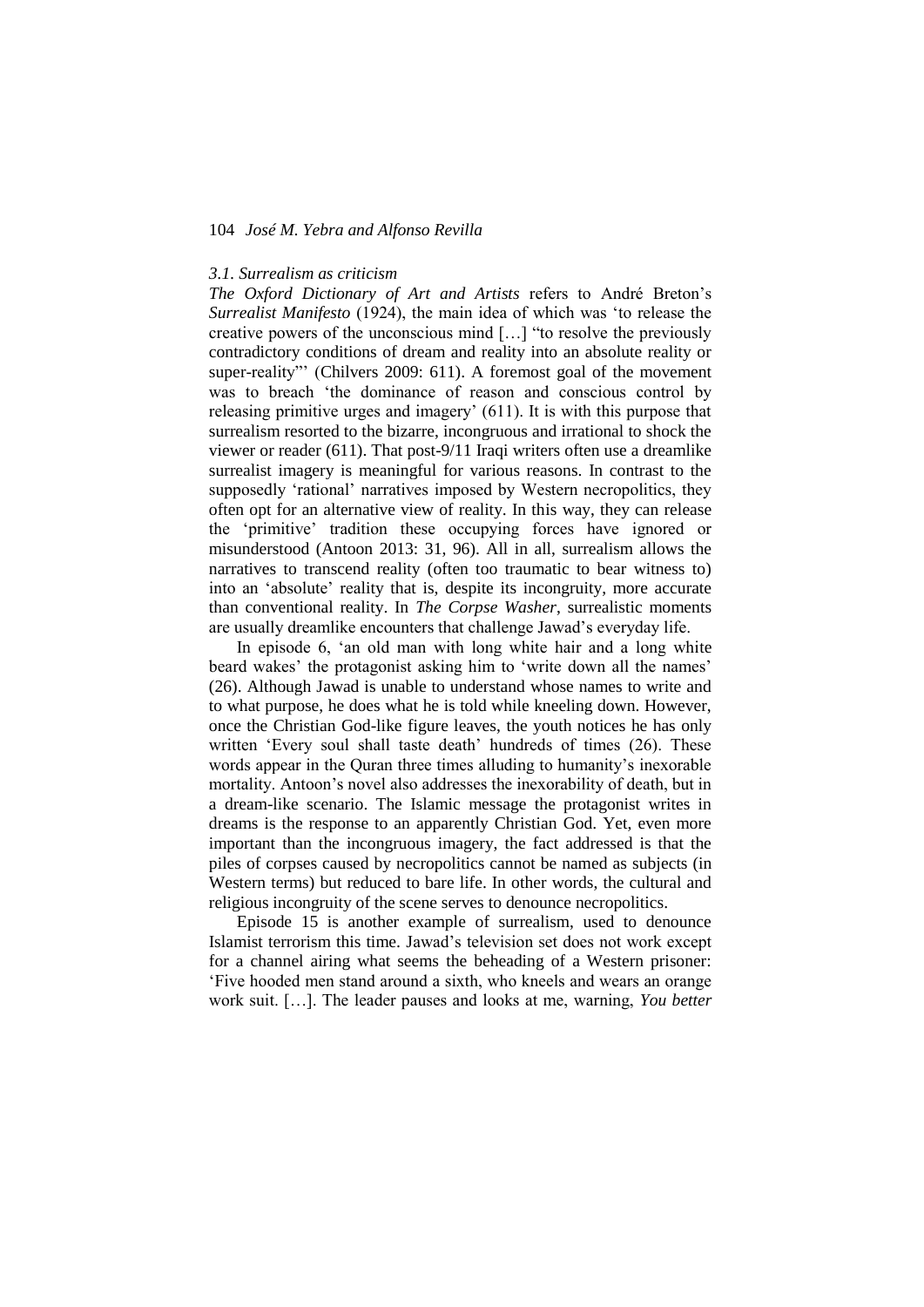*change the channel, because what you will soon see will terrify you and you're not a man*' (54). The video ends as could be expected, with the alleged terrorists killing the hostage. The imagery is well known. However, the whole scene is again incongruous. When terrorist groups behead Western hostages like Steven Sotloff and James Foley, to name two of them, they intend to send a message to Western countries. In *The Corpse Washer*, Jawad is virtually forced to view the execution by an uncanny force, which is illogical and incomprehensible. Why would a group of alleged Islamist terrorists wish an Iraqi citizen to watch the video? The leader on the screen addresses him directly accusing him of not being manly enough to endure the gravity of the scene. The incongruity of the episode serves to break down stereotypes about Arabs. In being exposed to terror as a threatened spectator rather than as an actor, Jawad's surrealistic experience transcends reality, as is often constructed, and gives insight into an 'absolute' reality. Indeed, the effect of the 'fiction' that happens on screen (no matter how real the events are) is vivid and sensorial, 'I feel nauseated and turn off the TV, but blood flows from the screen' (54). However, the frames of fiction and reality are blurred: the 'real' beheading (many have been recorded and aired for propaganda) in the novel and the bizarre scene of blood flowing out of the television the protagonist recounts are mediated in fictional terms. They are performative and surrealistic, but they also address the liminal territory between home terrorism and foreign necropolitics.

The novel opens with a surrealistic scene in which Jawad observes a naked (perhaps dead) Reem lying on a marble bench at the beach (1). Before kissing her, the boy washes her after the ritualized fashion his father employed with the corpses, while a purifying rain is falling. The scene comes to an abrupt end when a group of foreign soldiers attack him and apparently rape and take her away (2). The youth is not only the narrator but also the focalizer and the object of the narration. In fact, as the victim of a traumatic episode, he dissociates from himself to come to terms with the event: 'I see my body to the left of the bench, kneeling on a puddle of blood' (2). The episode is a nightmare but not a less reliable document for that reason. Being unable to speak, having his neck penetrated with a knife and kneeling on blood constitute a testimony of how necropolitics deprives Iraqi people of their humanity and turns them into bare life. The nightmare, Jawad points out, is recurring and precedes the actual events. Later in the novel, Reem leaves Jawad before marrying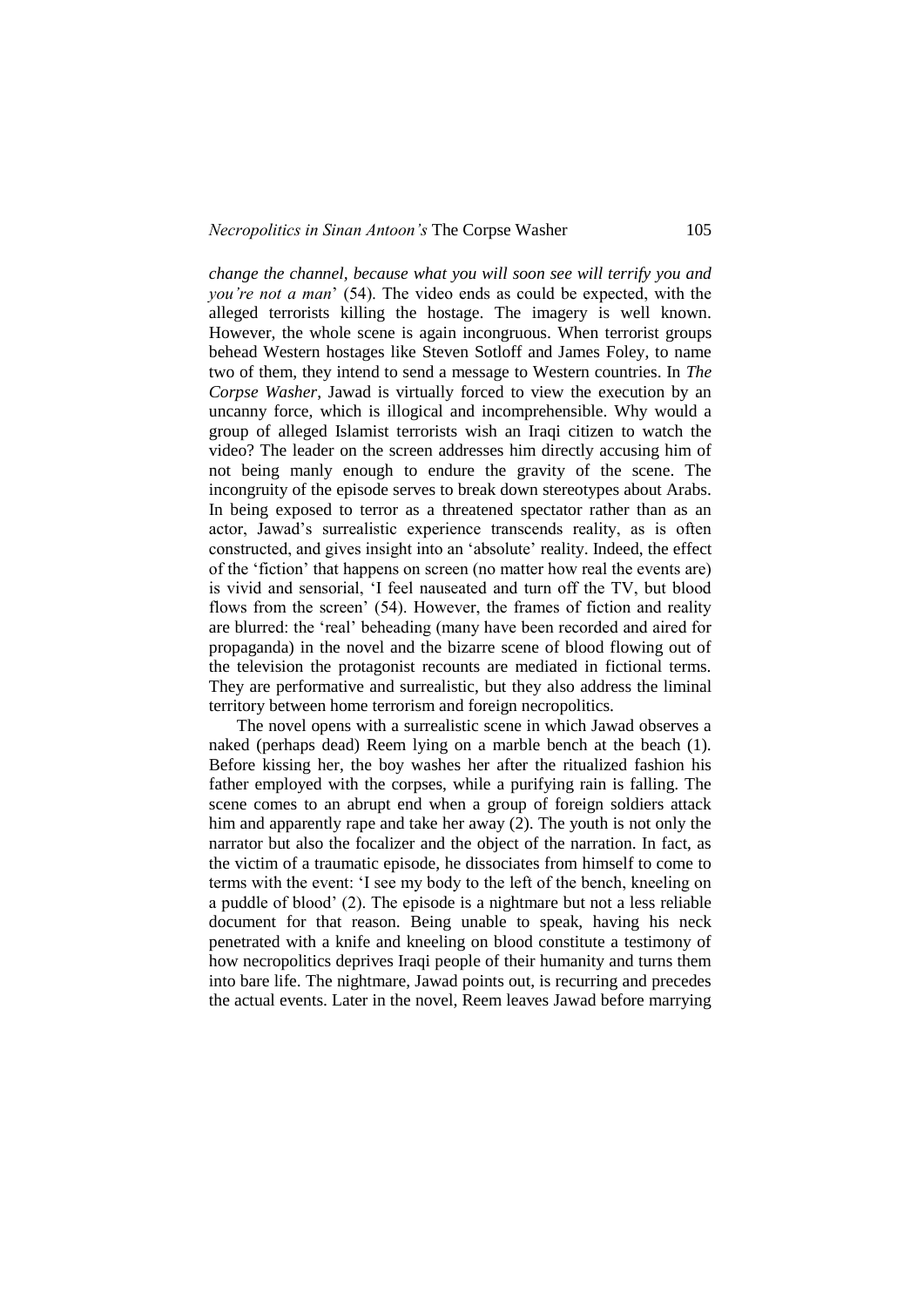because she is ill. However, there is another hallucinatory episode where he meets her again, which recalls the characteristics of trauma dislocated narratives. Unlike the beheading on television, the iconography is mystical, poetic and sensual, but eventually traumatic as well (123). The scene is surrealistic for several reasons, not only because Reem comes back from death with no apparent purpose. As happens in episode 15, the protagonist feels unable to control himself and his entourage, as happens with trauma victims who are haunted by 'a sort of fate, a series of painful events to which they are subjected, and which seem to be entirely outside their wish or control' (Caruth 1996: 2). His perception of reality is unreliable: he speaks but cannot hear his own voice or footsteps when walking (Antoon 2013: 123). Moreover, Reem is featured as a mystic (yet sensual) figure who Jawad worships and desires. Indeed, once he is next to her, he notices 'two pomegranates on her chest instead of her breasts' (123). However, the surrealism of the scene continues since the pomegranate is both a reward and a cursing for Jawad. In approaching her, 'the left pomegranate falls' and when he is about to pick it up, he notices 'Reem [is] crying as she tries to stop the fountain of blood gushing from the wound' (123). The protagonist is wounded because she is wounded. Yet, unlike the wound ethics that connects characters in a liminal way in Tóibín's *The Testament of Mary*, Jawad's wounds only distance him from his beloved. In this sense, although Michael Rothberg argues it is mandatory 'to construct new parables beyond Tancred and Clorinda' (2013: xvii) the scene recalls this story, which opens Cathy Caruth's pioneering volume on trauma theory.

The story of Tancred and Clorinda is originally addressed by Freud to explain the logic of trauma processes. In brief, Tancred kills his beloved Clorinda who is disguised as an enemy knight. Next, on his way to the crusades, he 'slashes his sword at a tall tree; but blood streams from the cut, and the voice of Clorinda, whose soul is imprisoned in the tree, is heard complaining that he has wounded his beloved again' (Freud, in Caruth 1996: 2). The story is surrealistic because it utters the double incongruity of trauma, temporal and epistemological. As Caruth points out, it is not only the double temporality of trauma (that is, the moment the traumatic event takes place and its delayed unwilling repetitions), but the juxtaposition of knowing and unknowing that explains the nature of trauma. When Clorinda's crying voice comes out, Tancred bears witness to the Other's truth, which comes before the event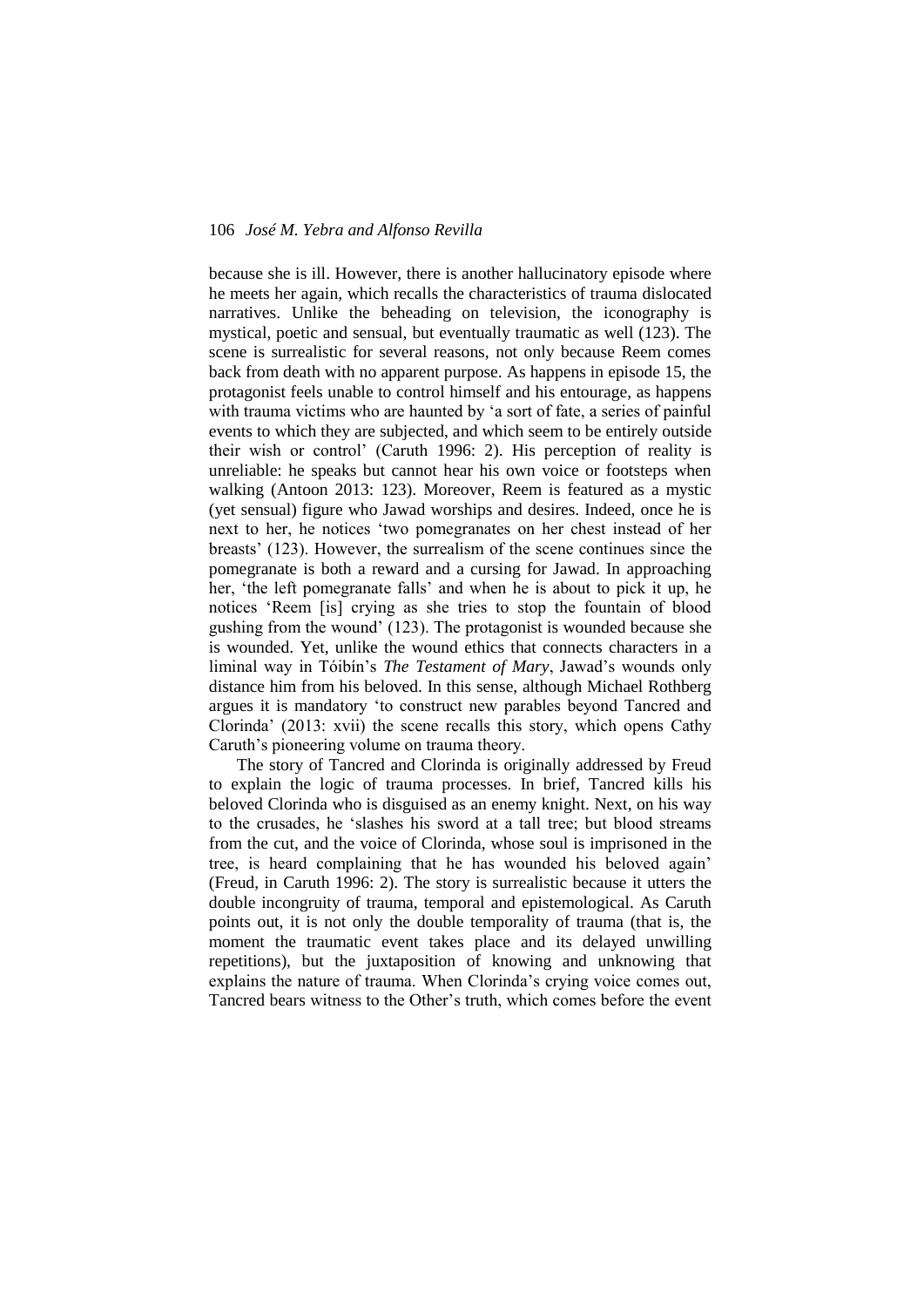he had overlooked (3). Reem also addresses Jawad but it is the latter who is doubly wounded: first, when he was abandoned, and once again when, in picking up her pomegranate breast, he feels his arm bleeding. What Freud and Caruth infer from the parable is that

it is always the story of a wound that cries out, that addresses us in the attempt to tell us of a reality or truth that is not otherwise available. This truth, in its delayed appearance and its belated address, cannot be linked only to what is known, but also to what remains unknown in our very actions and our language' (Caruth 1996: 4).

In *The Corpse Washer*, the truth is available in these short hallucinatory episodes that—like a recasting of the story of Tancred and Clorinda reveal what cannot be uttered in Jawad's more conventional narrative.

Episode 40, the shortest of the novel, is yet another example of surrealism, in this case related to Jawad's frustration as an artist. It features a brief hallucination in which the protagonist, back in the *mghassilchi*,<sup>1</sup> picks up a Giacometti statue to wash it as if it was a corpse. The effect is bizarre as 'the sculpture dissolves into tiny fragments' (141). Indeed, no matter how much he tries to fix the statue, 'everything disintegrates' (141). It is again an incongruous scene—why should Jawad wash a statue as if it were a corpse?—that explains in a particularly perceptive way not only the disintegration of Jawad's dreams, but the dissolution of Iraqi people's lives into bare lives under necropolitics. Jawad's uncle Sabri, an émigré in Germany, writes a poetic article that somehow responds to his nephew's hallucination. He compares Iraqis with palm trees to account for the massacres they have endured (97–98). This message of ecological humanity contests necropolitics, recasts vulnerability and demands the end of dispossession of the Iraqi Other under Western terms. The disintegration of Giacometti's statue conveys disintegration as the origin, and especially the effect, of the politics of domination that wounds the Other. By contrast, Sabri's words refer to Iraqis' resilience despite being fragmented and assailed. Fragmentation does not have to be negative if it is integrative and the terror of war ceases.

1

 $1$  This is the word Jawad uses in reference to place where his father and he carry out the religious rituals of corpse washing.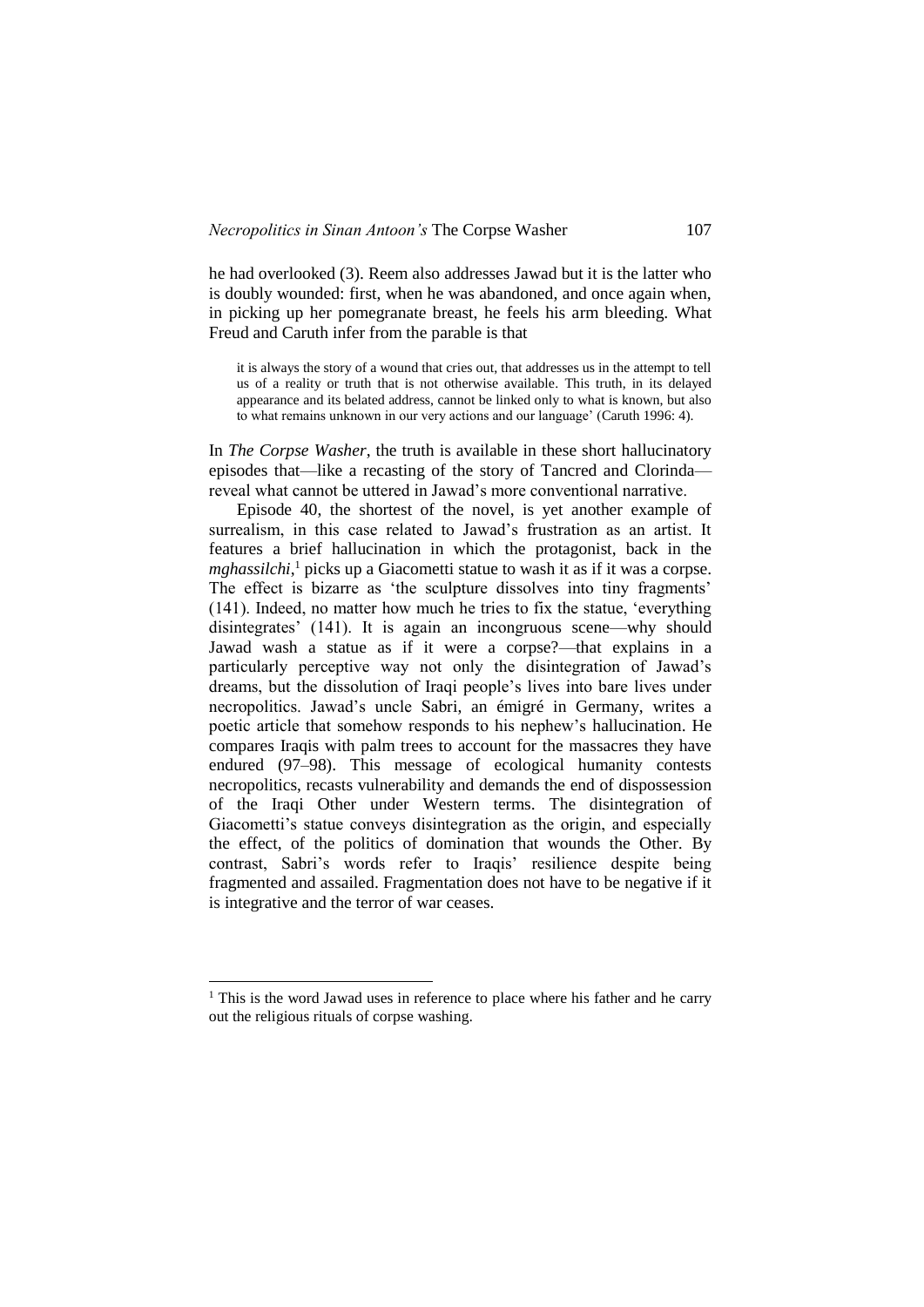#### *3.2. The gothic as real*

Both surrealism and the gothic are concerned with the irrational over the rational. However, whereas surrealism focuses on the incongruous and the dreamlike, the gothic is particularly keen on the supernatural, passionate, ruinous, chaotic and deadly elements of the Romantic movement. The effect of the gothic cannot be restricted to that period, though, since it is present in current culture, in horror and terror films, as well as in literature. Although far from mainstream sagas on vampires and werewolves, *The Corpse Washer* finds in the gothic another formula to contest the hero trauma myth and necropolitics. The effectiveness of the gothic in the novel consists in its 'truth.' While doing his military service, Jawad and his fellow soldiers are not attacked by a supernatural being, but by an American Humvee 'looking like a mythical animal intent on devouring us' (66). Likewise, when the protagonist pays a visit to his former art school after the American bombings, the building is humanized in its ruinous, chaotic and deadly condition: 'It looked like a corpse that had been skinned and then had its entrails burnt and its ribs exposed' (74). In using a prosopopeia, granting human characteristics to an inanimate being (as well as to Baghdad and Iraq) the discourse of terror gains emphasis; even a building suffers the effects of violence in human terms. In *Institutes of Oratory*, when dealing with prosopopeia, Quintilian points out: 'In this kind of figure, it is allowable even to bring down the gods from heaven, evoke the dead, and give voices to cities and states' (2009: 161). This is what Antoon's novel does when appealing to Iraq and its culture against the terror of war.

The gothic inclination for decay and death in *The Corpse Washer* is as supernatural as it is realistic. The narrator does not search for ruins to make up a romantic scenario. They become almost alive in front of him. The prosopopeia mentioned above is a way to confront and convey the effect of actual ruins. At other points, the novel accounts for and creates an apocalyptic landscape. In other words, gothic necropolitics merge the aesthetic with the 'reality' of blackness. A good example of this gothic excess of trauma and reality is the moment when the war comes back in 2003: 'After weeks of bombing we woke up one morning to find the sky pitch black. Black rain fell afterward, coloring everything with soot' (Anton 2013: 61). Jawad's words recall the aftermath of the bombing of oil wells but in a metaphoric way. What humans have produced becomes an apparently natural event, a black rain, which is obviously man-made.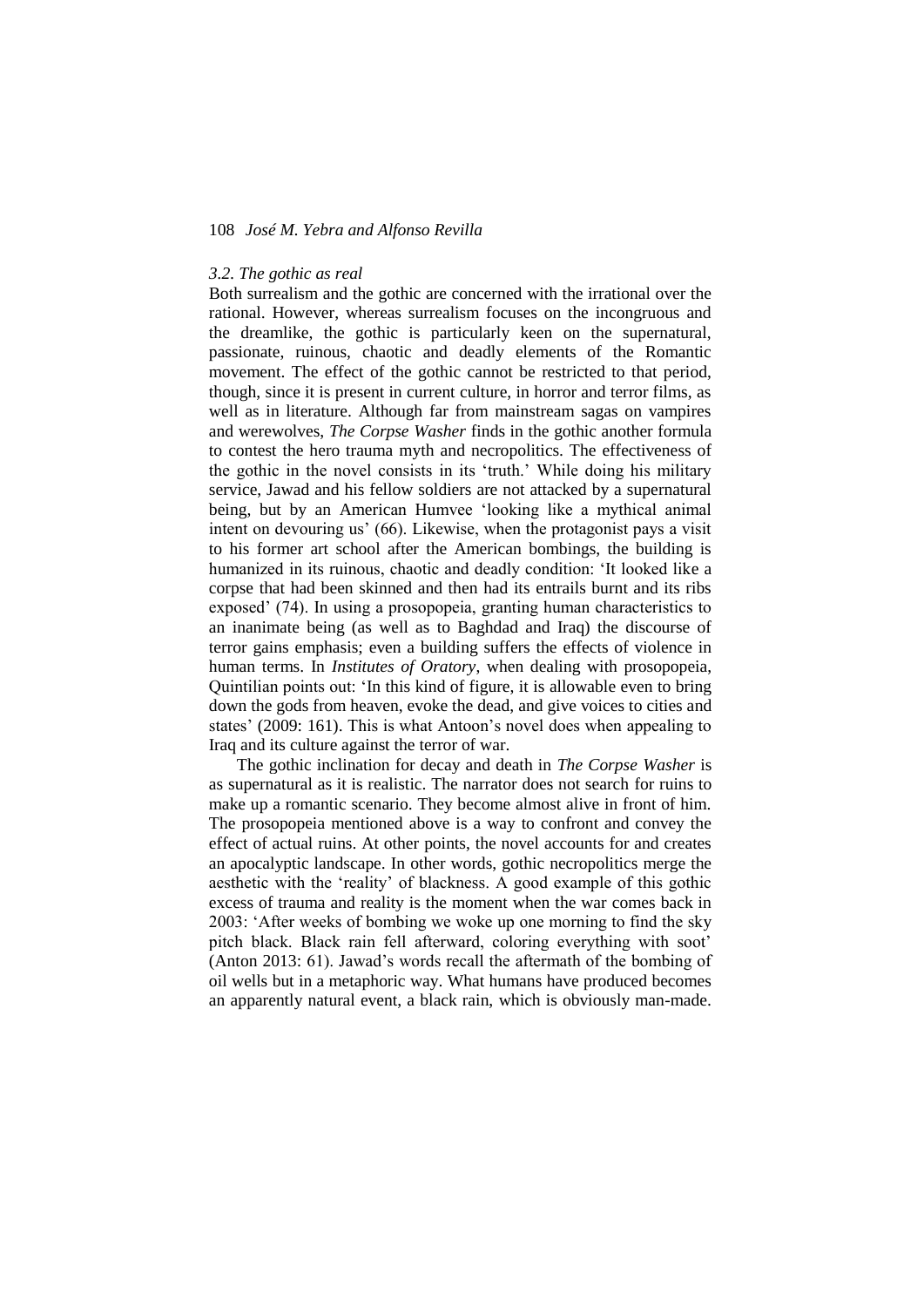The gothic sublimates and reveals an ominous real event (military invasion) that is granted mythic proportions (an apocalyptic rain). Thus, Jawad opens the door into the sublime, the unknown, what is to come, to explain the unexplainable, namely the traumatic effect of necropolitics in real life.

Often the gothic meets the surrealistic, as is the case of episode 38. It is one of Jawad's surrealistic dreams; this time, while he is washing the corpse of an old man, the latter wakes up and complains about Jawad's way of shrouding his body and decides to wash himself (138). The surrealistic scene turns into a gothic one when 'dozens of corpses start coming from every direction' (138). The living dead, a classic characteristic of gothic aesthetics, move around the protagonist in what at first glance recalls the *Danse Macabre*. Although the Dance of Death is a Christian motif, the conception applies to the scene in *The Corpse Washer*. Death is the great leveler and therefore all dance together knowing their fate is the same. Connected with this idea, the scene that Jawad witnesses outlines a relational community, all of the corpses helping each other (138).

Jawad's dream is not only a *memento mori*, it is a gothic display of dead bodies which serves yet again to address the consequences of war. As happens in zombies films, the corpses propagate causing alarm and terror in the viewer: 'Their numbers multiply and they fill the entire *mghaysil*' (138). Sarah Baker explores the zombie gothic in *The Walking Dead* (2010) as a genre that conveys current cultural anxieties. The series portrays 'decay, chaos and lawlessness in post-apocalyptic [America]' (2010: n. pag.). What the series fictionalizes in the case of America (namely an apocalyptic scenario where pre-apocalyptic capitalism and family and social values have vanished) is real in Antoon's Iraq. For Baker, the zombie narrative responds to Western anxieties, particularly the 'many fundamental weaknesses that may ultimately collapse through one form of global disaster or another' (2010: n. pag.). In *The Corpse Washer*, the collapse has already come true. The necropolitics that Western forces have practiced in other territories may be sublimated in zombie fiction, but it is the origin of the decay of those other territories where the zombie is no longer a mere fiction. As a rule, readers worldwide are exposed to Western cultural anxieties 'nurtured about the rise in terrorist activity around the world, witnessed with the collapse of the World Trade Centre towers, and the threats of pandemics that might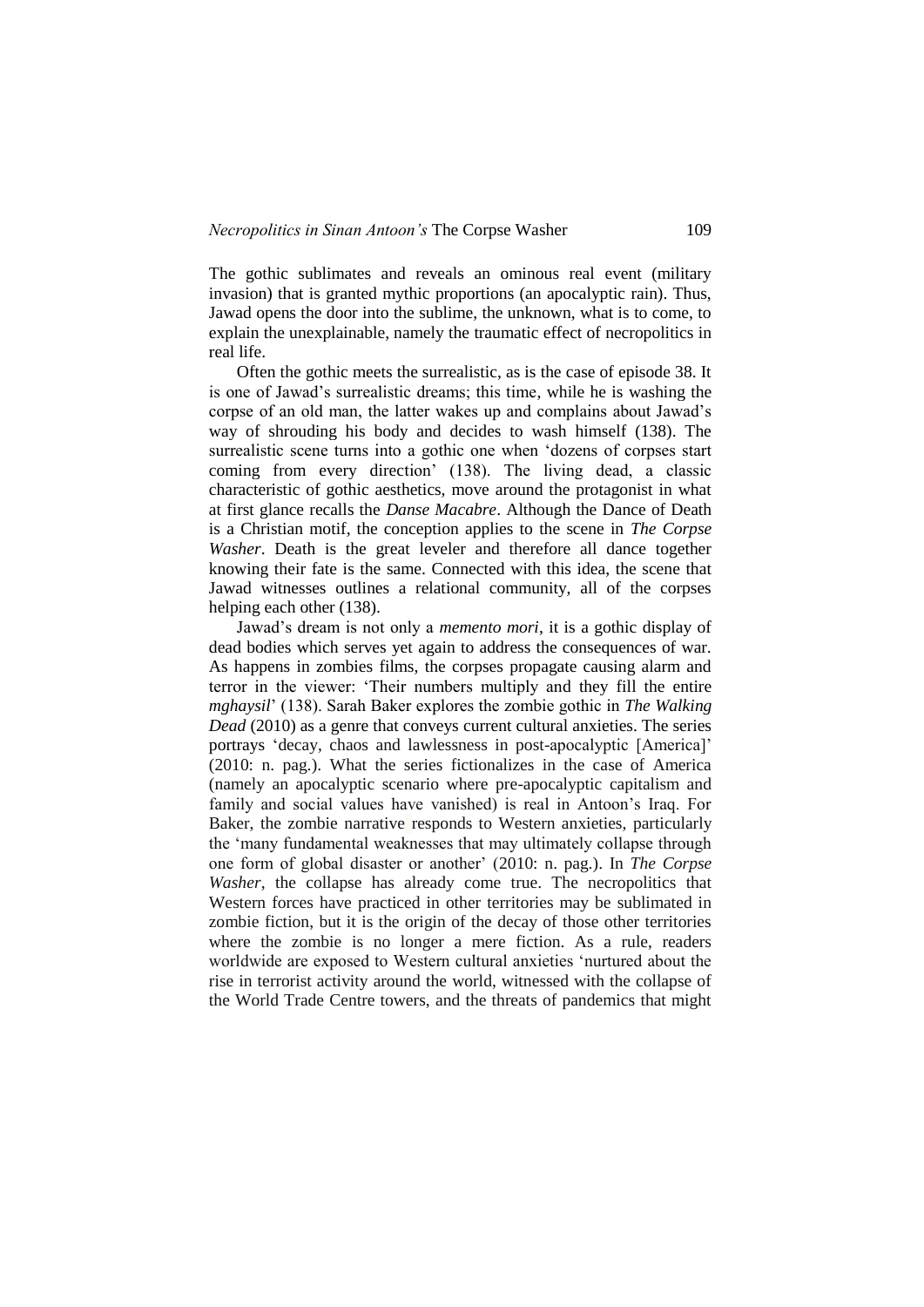eviscerate the human race in the form of SARS' (Baker 2010: n. pag.). Iraqi novels (such as Antoon's) account for the cultural anxieties of the non-Western Other. Baker points out: 'zombies, vampires and other apocalyptic monsters are used as faceless creatures to present either an unknown threat or pose them as social critique' (2010: n. pag.). Jawad's corpses are also faceless creatures that apparently threaten him in the nightmare. However, these corpses are eventually *homines sacri* that question not so much Iraqi society but the effect of necropolitics, of which they are evidence. Thus, although Baker's reading of *The Walking Dead* is significant and helps to understand how anxieties are currently articulated, the use of this gothic motif is rather different in *The Corpse Washer*. The difference between survivors and victims is slight. The dead who haunt survivors such as Jawad in dreams do not embody the fear 'that electrifies the collective mind (Kavka)' (Baker 2010: n. pag.), as zombies do in American fiction. They do not represent or trigger the downfall of the family and society. In short, the liminality between life and death, which in *The Walking Dead* and similar representations evince anxieties, cannot hold in a society under necropolitics. It is difficult to imagine threats to one's cultural, familial and societal stability when there is no stability whatsoever. When the terror of war and lack of sovereignty turn life into bare life, the walking dead and postapocalypse are not metaphors but super-reality.

## *3.3. Martyrdom revised*

As mentioned above, American fiction on the Iraq wars mostly feature the myth of the trauma hero to overcome national guilt by substituting the ultimate victims (Iraqi civilians) with vicarious perpetrators/trauma victims (American soldiers). *The Corpse Washer* focuses instead on martyrdom and survival as tokens of (self-)violence as a consequence of necropolitics. In inflecting violence on one's self and culture, the martyr and the survivor are *homines sacri*, their lives being unworthy or guiltridden. The cultural significance of martyrdom for the country is patent as Jawad's expatriate uncle Sabri first wants to visit the Martyr's Monument (Antoon 2013: 94). When they approach the monument occupied by foreign forces (94), they view this spatialization of martyrdom as 'a premeditated insult' (94). What for the occupiers are acts of revelry and violence to be controlled are for the occupied acts of dispossession that reify martyrdom as a cultural symbol. This does not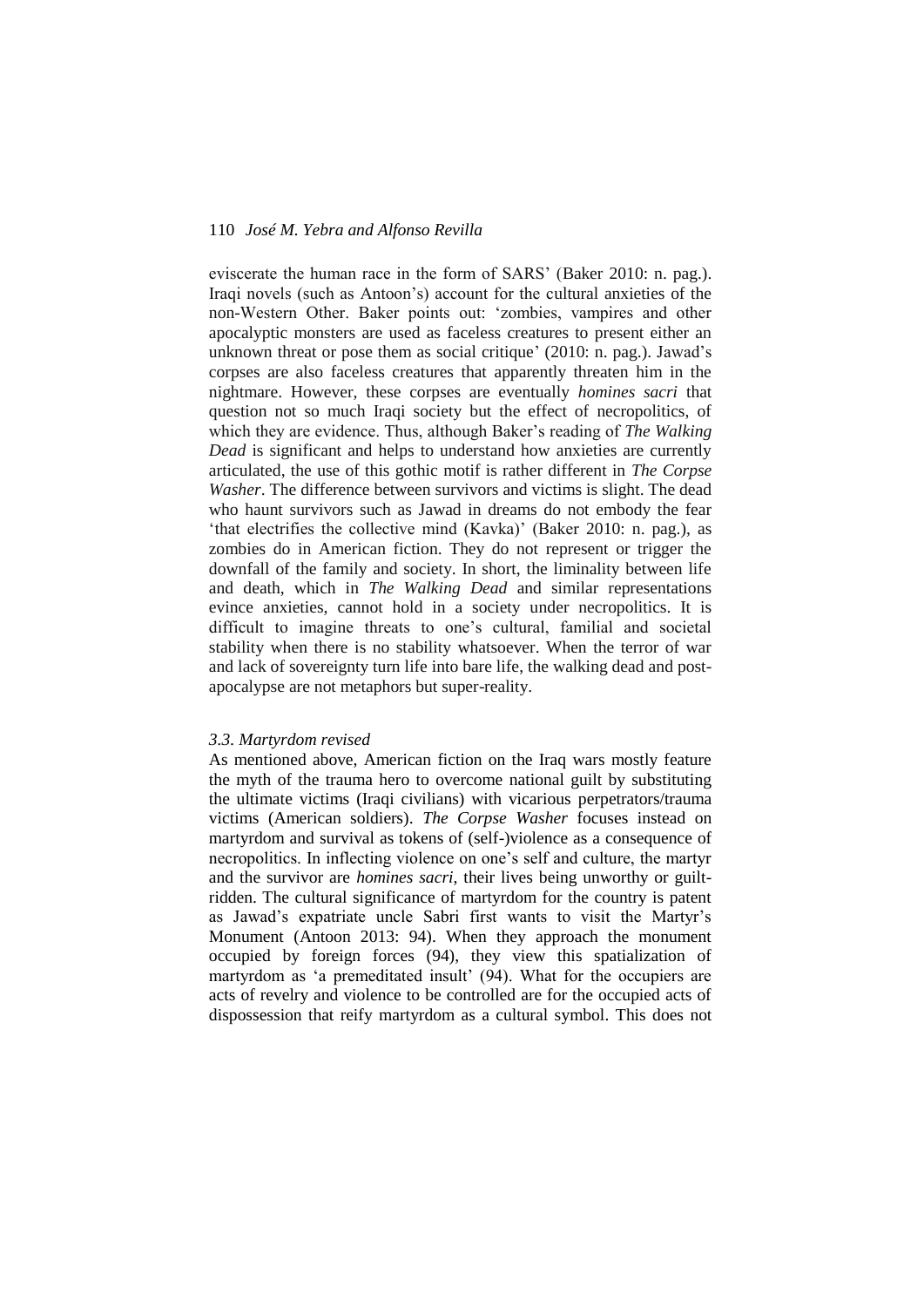mean the novel upholds violence in the name of martyrdom. On the contrary, Jawad vicariously addresses a friend's death in a terrorist attack as a personal issue.

Adil Mhaybis, whom Jawad befriended in his days at the academy, is one of the victims of a suicide bomber. The novel avoids identifying martyrdom with suicide bombing, thus breaking with the Western stereotype which often identifies Muslim with terrorist. Paradoxically, the protagonist is reading about the Mesopotamian creation myths when he learns about the massacre: the rich creative culture of Iraq is often eclipsed by the violence that necropolitics only feeds. Moreover, in focusing on Adil, the victim of the attack, martyrdom is clearly on his side and not on the bomber's, as the narrator recalls, 'the *cowardly* terrorist attack on al-Mutanabbi Street' (162, our italics). After Adil's death, Jawad reflects on the 'stage of anger and despair in which [terrorists'] lives have no value, and no other life or soul have value either' (162). When necropolitics turns life into bare life the unconceivable becomes possible, which does not mean Jawad justifies or legitimates death. On the contrary, when life is rendered worthless the protagonist feels some consideration is necessary, especially as more and more bodies become bombs (162). The body thus works as the sacrificial weapon of a crusade that Jawad abhors. Once more, *The Corpse Washer* rebuffs a positive reading of wound ethics because wounds result from extreme and calculated violence. With Adil's death, the problematic ethics of death and woundedness under necropolitics is put to the fore. The invasion and embargo, as well as failed democracy, bring up a sense of dispossession in Iraq which transmutes into violence. In other words, state war violence brings about an insidious violence that in the end wounds the obliterated victims, mostly civilians. Jawad reflects on this complex web of multidirectional links of victimhood and perpetratorship when he figures out the encounter between Adil and the terrorist after death: 'Will Adil see his killer dragged to hell and will he spit on him, or will he just look at him abhorrently?' (163). Adil is a victim of a double perpetrator, his murderer and, vicariously, those responsible for statesponsored war. Paradoxically, the violence of the terrorist does not target the necropolitical agent but its most vulnerable victim. The terrorist decides whose life is bare; his victims' lives are made bare twice: when foreign invaders 'other' and dispossess them, and when their terrorist fellow citizen snatches their lives. All this said, whereas the myth of the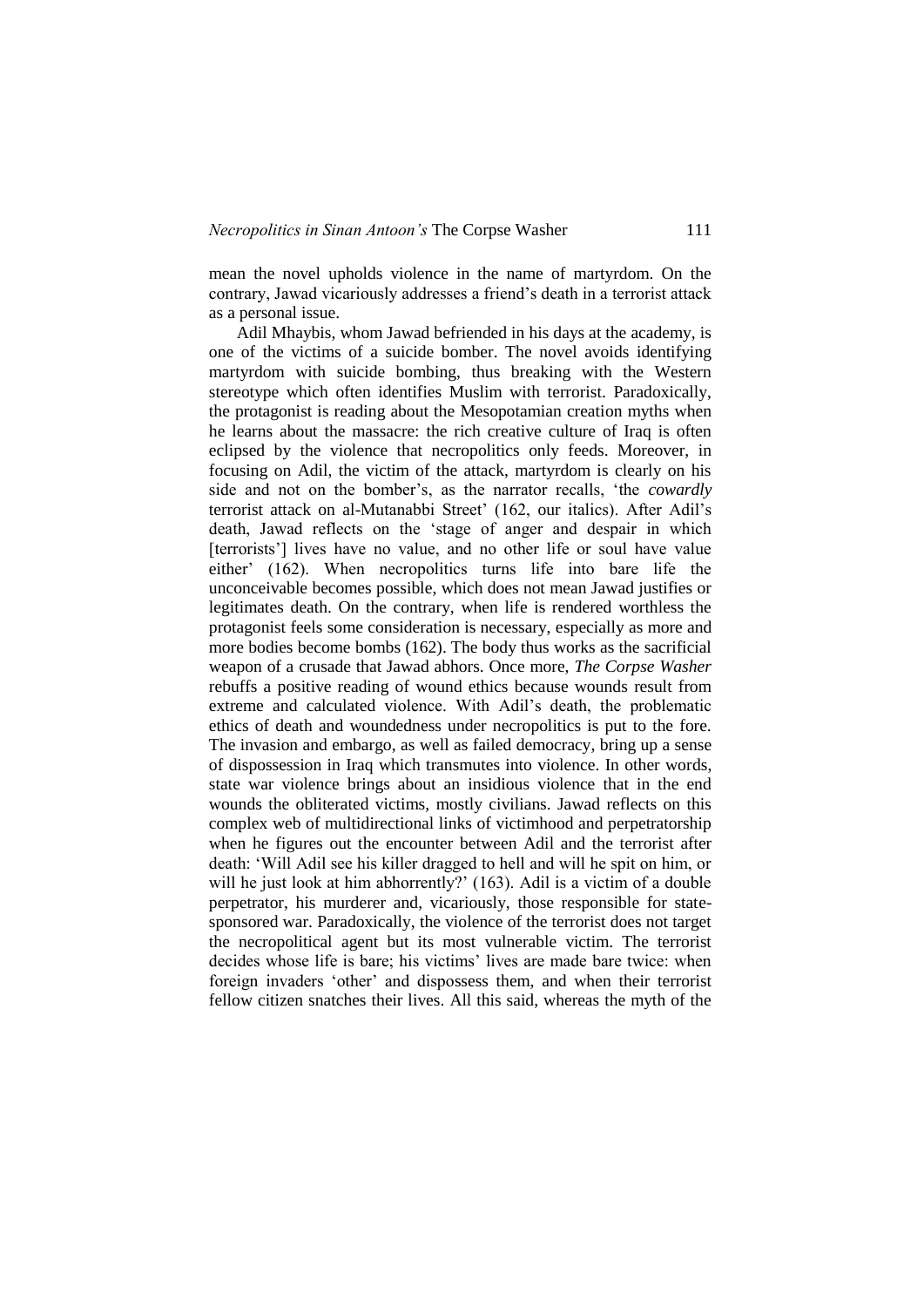trauma hero dispatches American national guilt by substituting the actual victim for the trauma victim in American fiction on the Iraq wars, *The Corpse Washer* focuses on the ultimate victim. In this sense, no Freudian substitution holds and guilt is accordingly never dispatched. Statesponsored war and terrorist violence cannot be whitewashed or whitewash one another. Jawad and the rest of Iraqi victims of both violences are not the enemy, but the wounded ones.

#### *4. Concluding remarks*

The article started with a reference to subjugated knowledge as a major vindication of Antoon's *The Corpse Washer*. Indeed, instead of the redemptive goal of most American fiction on the Iraq wars, the novel reveals the complex reality of a country that Western necropolitics has hidden. The knowledge of the subjugated proves to be powerful when given a voice. However, subjugation in *The Corpse Washer* goes beyond knowledge. Drawing on Mbembe (2003), necropolitics makes reference to the subjugation of life. Moreover, as has been shown, the novel explores the subjugation of the country as geographic space. The triple subjugation, of knowledge (in Foucault), of life (in Mbembe), and of space is thus addressed and countered in *The Corpse Washer*. Jawad's country has been policed, spatialized, dispossessed and accounted for in Western terms. In this sense, the narration of the protagonist is ethical and political, a vindication of his and the country's aspirations; in sharing his frustration with that of the nation as a whole, he moves readers ethically and politically. This is the basis of Jawad's persistence and his response to necropolitics and the state of exception imposed by Western forces. He is no romantic hero, as the trauma myth makes American veterans. He is wounded but not redemptive, at least not in a triumphant fashion, because his story is not intended to save Iraq from necropolitics and cultural trauma. His wound reveals his vulnerability, which is the knowledge of the subjugated. Yet, Jawad attains a revelatory discourse out of vulnerability, his failed career as an artist, and his humanity. His hallucinations, dreams and imagination make up surrealistic and gothic scenes that disclose the traumata caused by war, invasions and the embargo. It is not, however, the spectacle of severing that characterizes and justifies Jawad's discourse but his resilience when meeting corpses and death, vindicating the knowledge of the subjugated and the memory of his family and country. His resilience is not over-joyous though. It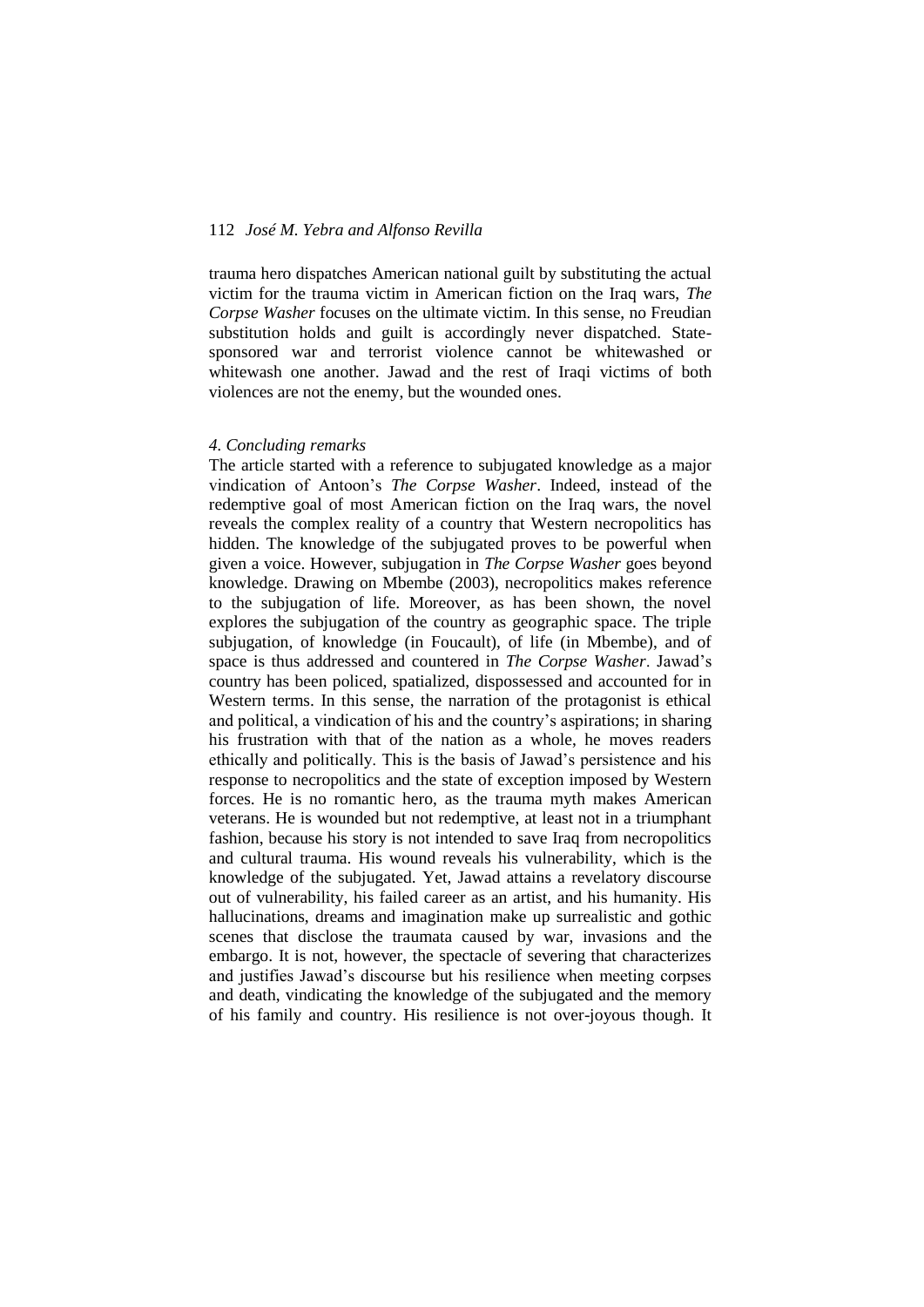comes from his humble station, disregarding any triumphalist conception of martyrdom.

# *Acknowledgements*

Research for this chapter was funded by the Spanish Ministry of Economy, Industry, and Competitiveness (METI) and the European Regional Development Fund (DGI/ERDF) (code FFI2017-84258-P), by the Government of Aragón and the European Social Fund (ESF) (code H03\_20R) and by IEDIS.

# *References*

- Agamben, Giorgio. 1998. *Homo sacer: Sovereign power and bare life.* Redwood City: Stanford University Press.
- Antoon, Sinan. 2013. *The corpse washer*. New Haven: Yale University Press.
- Arango, Tim. 2014. Baghdad is a setting, and a character too. *New York Times*, 17 May. Accessed 17 August 2020. https://www.nytimes.com/ 2014/05/17/world/middleeast/iraqi-novelist-dodging-bombs-writesto-clear-the-fog-of-war.html.
- Baker, Sarah. 2014. *The walking dead* and gothic excess: The decaying social structures of contagion. *A Journal of Media and Culture* 17(4). Accessed 12 April 2020. http://journal.media-culture.org.au/index.ph p/mcjournal/article/ view/860.
- Blassim, Hassan. 2014. *The corpse exhibition and other stories of Iraq*. London: Penguin.
- Caruth, Cathy. 1996. *Unclaimed experience: Trauma, narrative, and history*. Baltimore: Johns Hopkins University Press.
- Chilvers, Ian. 2009. *The Oxford dictionary of art and artists*. Oxford: Oxford University Press.
- Corcoran, Steven. 2010. Introduction. In Jacques Rancière, *Dissensus: On politics and aesthetics*, edited by Steven Corcoran, 1–24. London: Continuum.
- Firmani, Mark. 2018. At war with monsters in postwar Iraqi literature. *Los Angeles Review of Books*, 24 February. Accessed 18 April 2020. https://lareviewofbooks.org/article/at-war-with-monsters-in-postwariraqi-literature/.